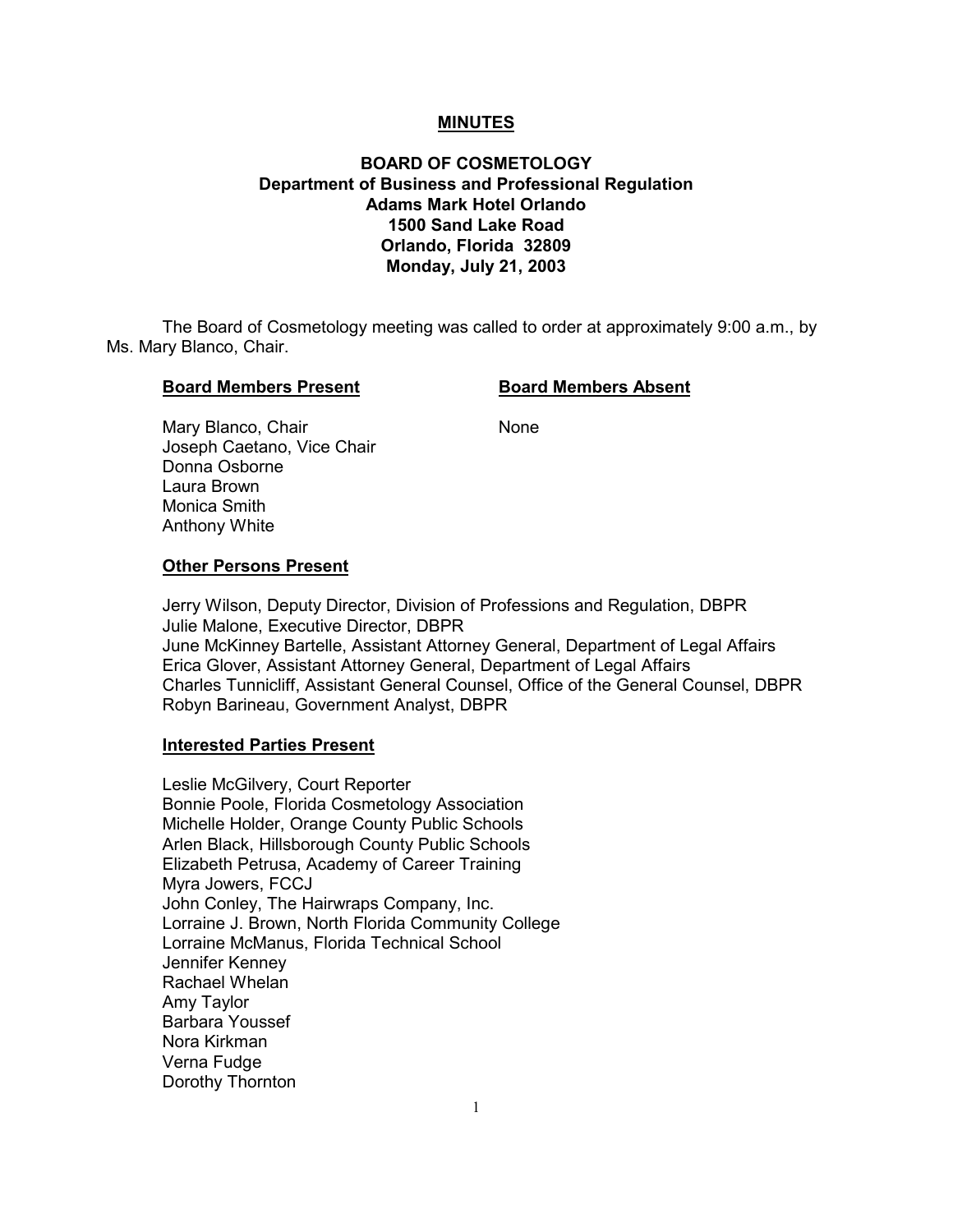Eula Fulcher Pressley Lynette Beuligmann, Puttin on the Ritz Salon Daisy Jimenez, Respondent Elena Jimenez, Interpreter for Daisy Jimenez Miledys Tamarez, Respondent

The meeting was opened with a roll call and a quorum was established. Chair Blanco welcomed Ms. Smith to the Board of Cosmetology.

#### **Approval of Minutes: April 13, 2003**

Vice Chair Joseph Caetano moved to accept the minutes from the April 13, 2003, board meeting. Ms. Donna Osborne seconded the motion to approve the minutes and the motion passed unanimously.

Ms. June McKinney Bartelle, Assistant Attorney General, inquired if all the board members had received their board meeting materials, if the materials were legible, and if the members had reviewed all the materials. All members responded in the affirmative to these questions.

# **Disciplinary Matters**

#### **Stipulations**

Regarding Case No. 2002-01748 against Studio Staff of Miami, Mr. Charles Tunnicliff, Assistant General Counsel, presented the department's case in this matter. Ms. Daisy Jimenez, owner of Studio Staff, was present at the meeting with her Interpreter, Ms. Elena Jimenez. Ms. Elena Jimenez explained the case to Ms. Daisy Jimenez. After some discussion, Ms. Osborne moved that the board find the Respondent to have committed the offenses as alleged in the Administrative Complaint and adopt the Stipulation of the parties as the board's final action, and impose a fine of \$1,000 and costs of \$415.80. Ms. Jimenez has paid this matter in full. Mr. Anthony White seconded the motion and the motion passed unanimously.

# **Informal Hearings**

Regarding Case No. 2002-013126 against Deborah Ward's Cuttin Loose Salon of Pensacola, Mr. Tunnicliff presented the department's case in this matter. He added that Ms. Ward had contacted him prior to the meeting and asked for leniency in this matter. Mr. White moved that the board find the Respondent was properly served with the Administrative Complaint, that there was competent substantial evidence to support the allegations as set forth in the Administrative Complaint, that the Respondent committed the offenses as outlined in the Administrative Complaint, and impose a fine of \$500 and costs of \$199.16. Ms. Osborne seconded the motion and the motion passed unanimously.

Regarding Case No. 2002-010190 against Leon Thien Nguyen of Lake Worth, Mr. Tunnicliff indicated there was improper notice in this matter. Mr. Tunnicliff contacted Mr. Nguyen regarding this case and Mr. Nguyen will would like to enter into a Stipulation which will come before the board at the next meeting.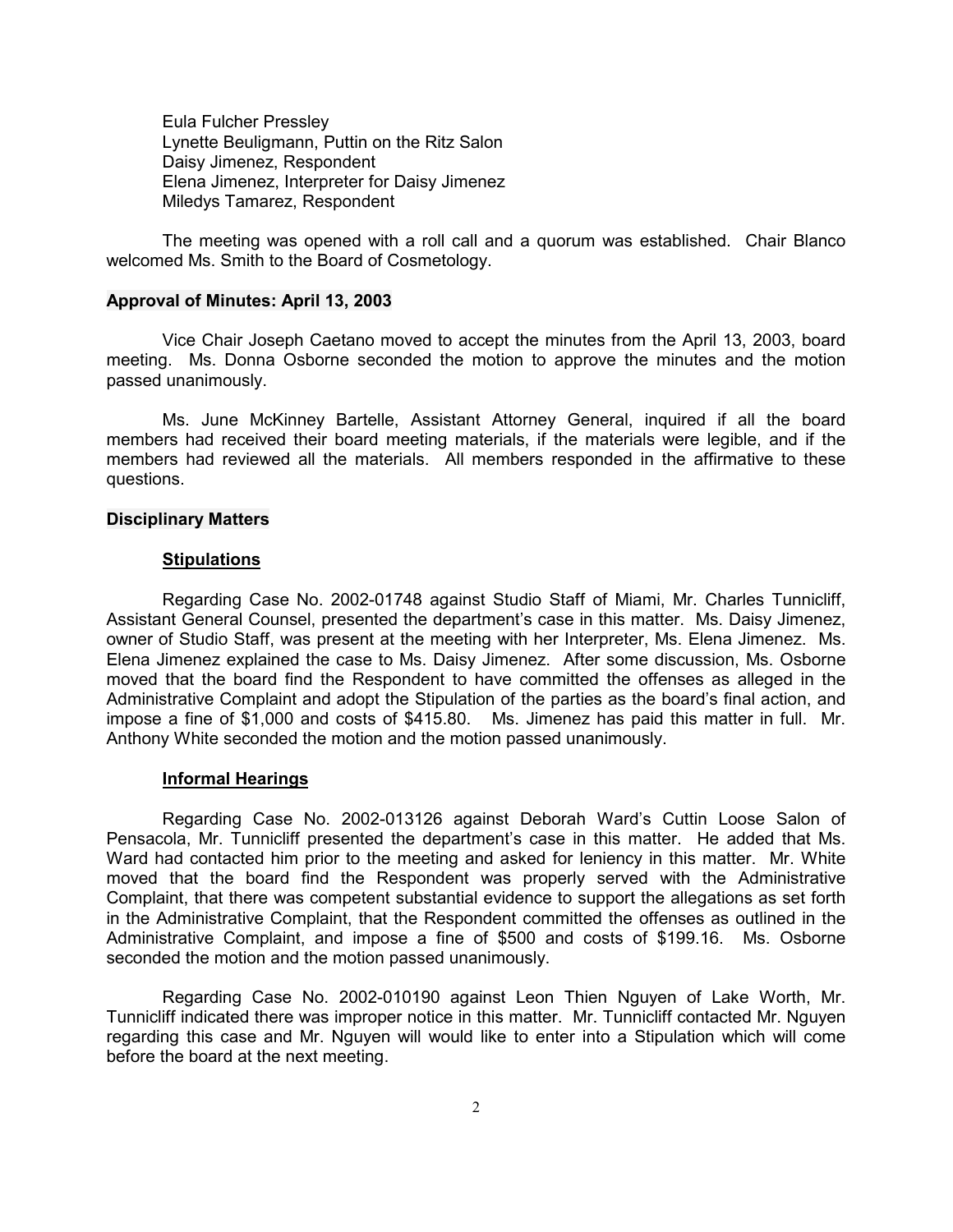Regarding Case No. 2002-010281 against Platinum Plus Hair and Nail Salon of Jacksonville, Mr. Tunnicliff presented the department's case in this matter. Vice Chair Caetano moved that the board find the Respondent was properly served with the Administrative Complaint, that there was competent substantial evidence to support the allegations as set forth in the Administrative Complaint, that the Respondent committed the offenses as outlined in the Administrative Complaint, and impose a fine of \$750 and costs of \$245.71. Ms. Osborne seconded the motion and the motion passed unanimously.

Regarding Case No. 2002-010161 against Miledys Tamarez of Pembroke Pines, Mr. Tunnicliff presented the department's case in this matter. Vice Chair Caetano moved that the board find the Respondent was properly served with the Administrative Complaint, that there was competent substantial evidence to support the allegations as set forth in the Administrative Complaint, that the Respondent committed the offenses as outlined in the Administrative Complaint, and impose a fine of \$1,500, costs of \$380.59, and a six month suspension. Ms. Osborne seconded the motion and the motion passed unanimously.

# **Defaults**

Regarding Case No. 2002-01853 against Norma Jean Williams of Melbourne, Mr. Tunnicliff asked that this case be pulled from the agenda and that it be rescheduled for the next board meeting.

Unless otherwise stated, by appropriate motion the board found that the Respondent was properly served with the Administrative Complaint, the Respondent was in default, the board accepted the allegations as stated in the Administrative Complaint and adopted them as the findings of fact and conclusions of law of the board, and imposed the penalties shown below:

- Marie A. Murray; Melbourne Case No. 2002-01826 \$250 fine and \$281.20 costs
- Wonderful Hair Care; Sunrise Case No. 2001-02377 \$1,500 fine and \$1,130.59 costs Mr. Tunnicliff corrected the record to reflect the proper filing date of the Administrative Complaint to be February 3, 2003, and the proper proposed fine to be \$1,500
- Cindy McGill; Pensacola Case No. 2002-013124 \$500 fine and \$207.71 costs
- C-D Nails; Melbourne Case No. 2002-013656 \$50 fine and \$148.85 costs
- Zuni's; Miami Case No. 2001-00575 \$1,000 fine and \$219.27 costs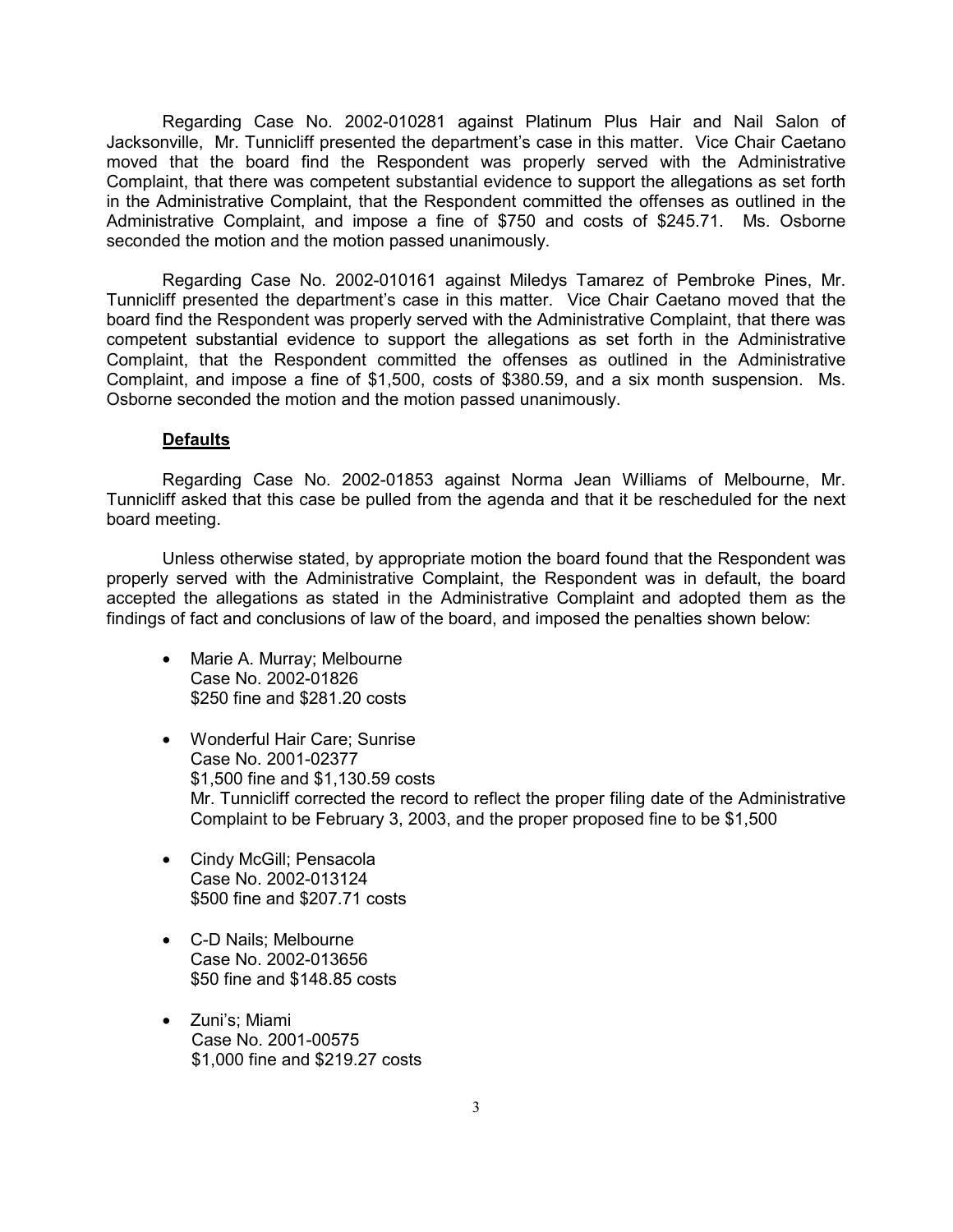- Mai Son Bui; Palm Beach Gardens Case No. 2002-01424 \$1,250 fine and costs of \$162.85 costs
- Phuong M. Le; Pearland, Texas Case No. 2002-01553 \$500 fine and costs of \$15.32 Mr. Tunnicliff corrected the record to reflect that proper service of the Administrative Complaint was achieved by publication in the Tallahassee Advertiser.
- Romelia Agudo; Melbourne Case No. 2002-004625 \$1,500 fine and costs of \$315.77
- Ebel Geneus; Delray Beach Case No. 2002-007482 \$1,550 fine and costs of \$159.04
- Jose Ojeda; Orlando Case No. 2001-02006 \$500 fine and costs of \$534.29

# **Stipulations**

Unless otherwise stated, by appropriate motion the board found the Respondent to have committed the offenses as alleged in the Administrative Complaint and adopted the Stipulation of the parties as the board's final action regarding a penalty to be imposed on the Respondent as follows:

• Hair Obsession; Miami Case No. 2003-001748 \$50 fine and \$80.93 costs (Paid in full)

# **Department Attorney Report**

Mr. Tunnicliff mentioned an email included in the agenda regarding salon square footage requirements and if the board had considered reducing the square footage requirements. The board had no comment.

# **Applications**

## **Application for Hair Braiding Course**

# God's Anointed Place

Ms. Osborne moved to approve this application for hair braiding. Vice Chair Caetano seconded the motion and the motion passed unanimously.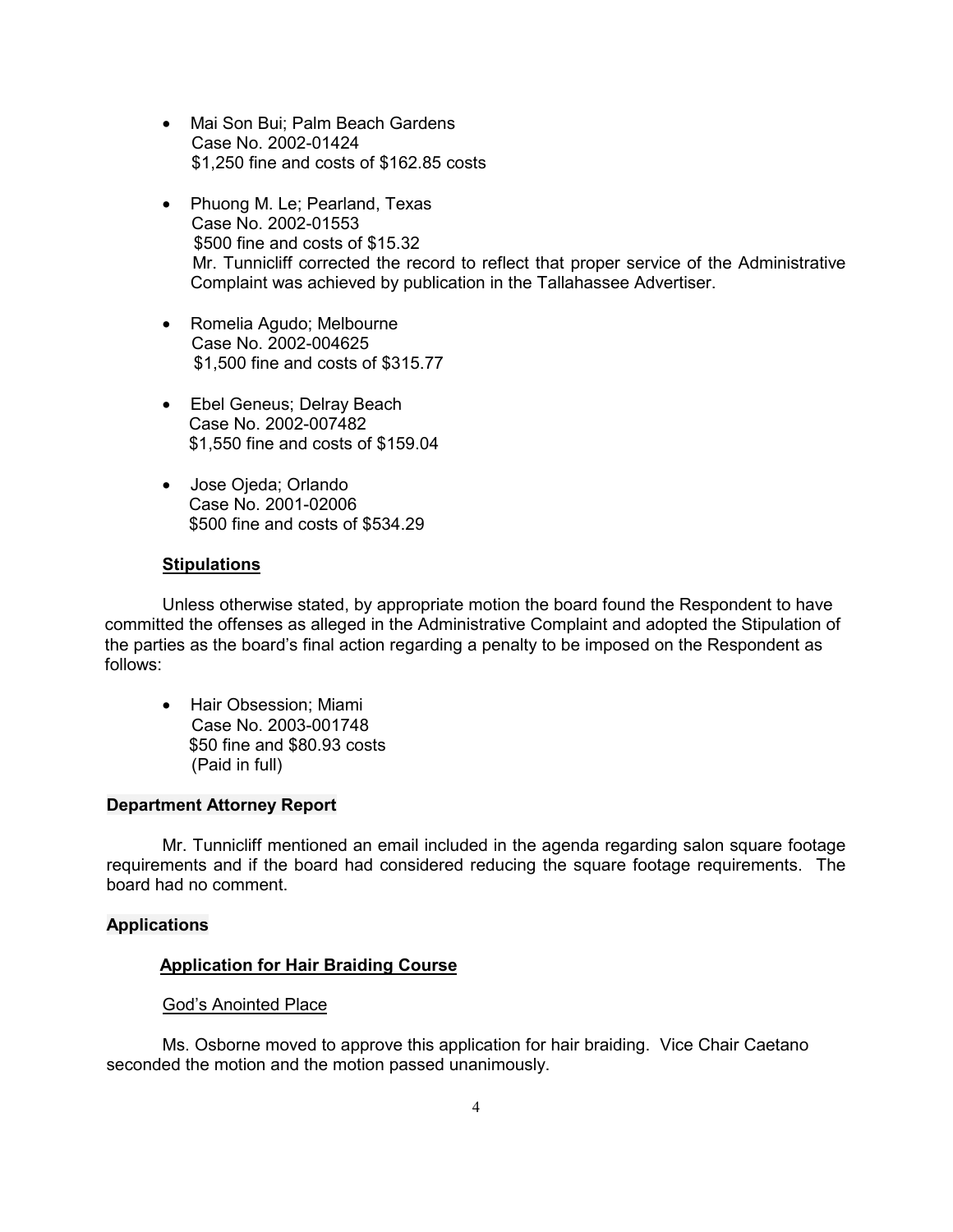# **Continuing Education Provider and Course Applications**

Aesthetic Congress Communications *5 Course Applications:* OSHA Hazard Communication Standard Airbrush Makeup Environmental Issues Chemical Makeup for the Esthetician Natural vs. Synthetic Ingredients and Products

Ms. Smith recused herself from this matter as her employer is affiliated with the Aesthetic Congress. After some discussion, Ms. Laura Brown moved to approve all five courses with the contingency that the provider amend the Chemical Makeup for the Esthetician course to reflect facial specialist rather than esthetician. Vice Chair Caetano seconded the motion and the motion passed unanimously.

Oh So Pretty *10 Course Applications:* Sanitation for Nail Specialists Sanitation for Cosmetologists OSHA for the Nail Specialist OSHA for the Cosmetologist Gray Coverage Corrective Color Techniques Communicable Diseases Bookkeeping in the Salon Beautiful Blondes All About Reds

After some discussion, Ms. Osborne moved to approve all ten courses with the contingencies that the provider supply the missing reference and source materials and for the OSHA for the Nail Specialist course, the provider change the outline reference to a licensed manicurist in Florida rather than Indiana. Mr. White seconded the motion and the motion passed unanimously.

 NailPro Magazine-NailPro Nail Institute  *1 Course Application:* NailPro Nail Institute

The board indicated concern with this provider supplying samples during the course presentation. The board agreed to table this course application until board staff could contact the provider about this issue.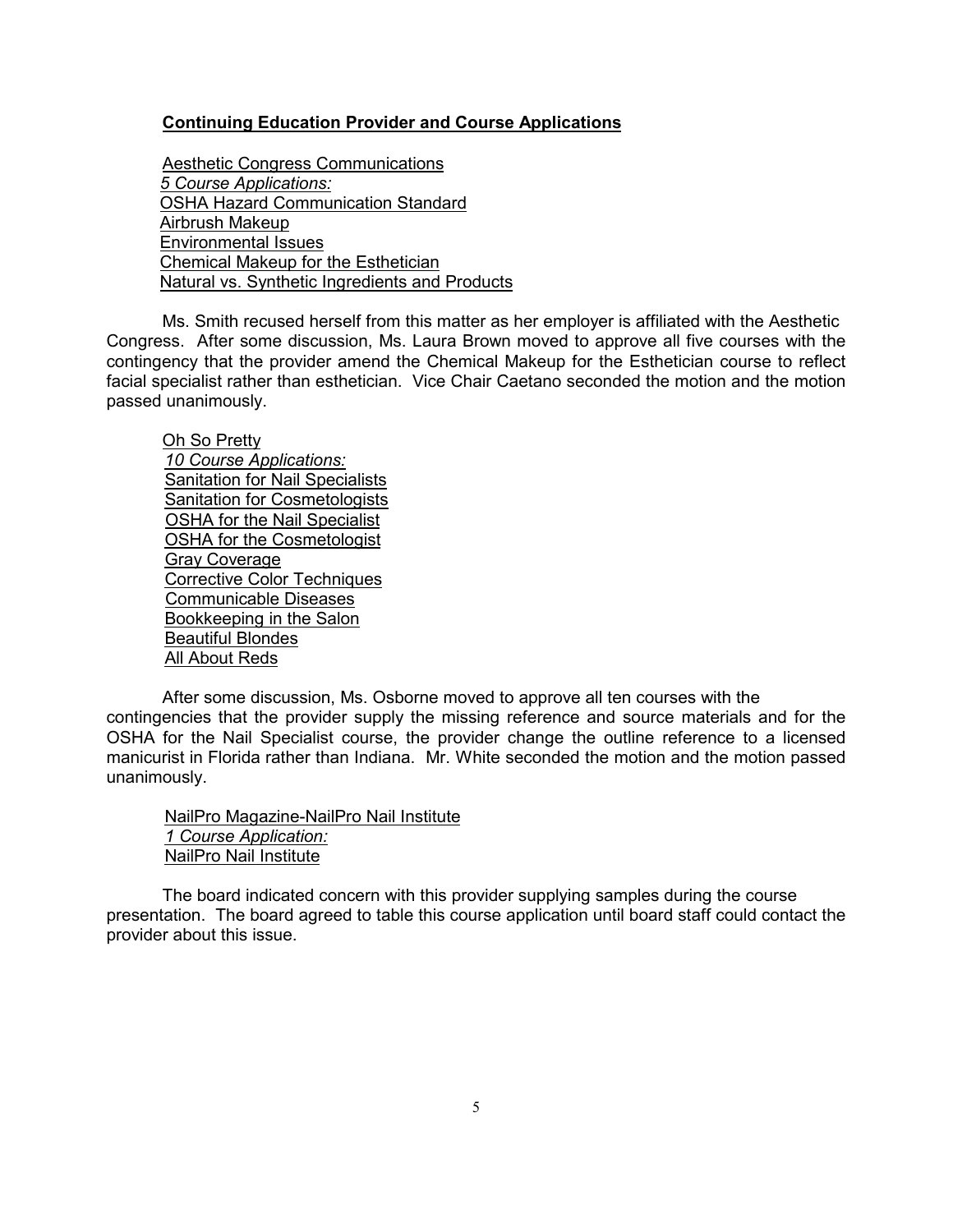Art of Beauty  *4 Course Applications:* Natural Nail Specialist I: Basic Natural Nail Specialist II: Advanced Salon Development I: Basic Salon Development II: Advanced

After some discussion, Mr. White moved to approve these courses with the contingency that the provider amend the course completion certificate to reflect Florida rather than Ohio. Vice Chair Caetano seconded the motion and the motion passed unanimously.

#### **Reconsideration**

Notice of Intent to Deny Kearse for Educating of Kearus, L.L.C., AIDS Training And Cosmetology Biennial Refresher Continuing Education Courses

The board agreed to reconsider this matter because of the newly provided detailed outline. Vice Chair Caetano moved to approve the courses as amended. Ms. Osborne seconded the motion and the motion passed unanimously.

# **Disciplinary Matters (continued)**

#### **Informal Hearings**

Regarding Case No. 2002-010161 against Miledys Tamarez of Pembroke Pines, Ms. Brown moved to reconsider this matter as the Respondent arrived at the meeting and wished to speak regarding this case. Mr. White seconded the motion and the motion passed unanimously. Ms. Tamarez offered mitigation in this matter informing the board that she had a family emergency and left her salon in the care of her sister when the inspector arrived and discovered unlicensed activity violations. After additional discussion, Ms. Brown moved that the board find the Respondent was properly served with the Administrative Complaint, that there was competent substantial evidence to support the allegations as set forth in the Administrative Complaint, that the Respondent committed the offenses as outlined in the Administrative Complaint, and impose a fine of \$1,500, costs of \$89.36, and a six month suspension. Vice Chair Caetano seconded the motion and the motion passed unanimously.

# **Other Business**

#### **Regulation Report**

Mr. Jerry Wilson, Deputy Director of the Division of Professions and Regulation, reintroduced himself and explained his new role with the department. He mentioned the Margate Regional Office unlicensed activity sweep information, the barber/cosmetology enforcement activity for fiscal year 2002-2003, the cosmetology statistics for fiscal year 2002-2003, the regional inspection percentages, the Division of Professions and Regulation inspection pie chart for fiscal year 2002-2003, the unlicensed activity bar chart for fiscal year 2002-2003, and the quarterly complaint report from 1998 to 2003 all contained in the agenda. He added that the board members are welcome to have a demonstration of the PDAs and should contact he or Ms. Malone to set up a demonstration. Mr. Wilson also mentioned the division's desire to improve on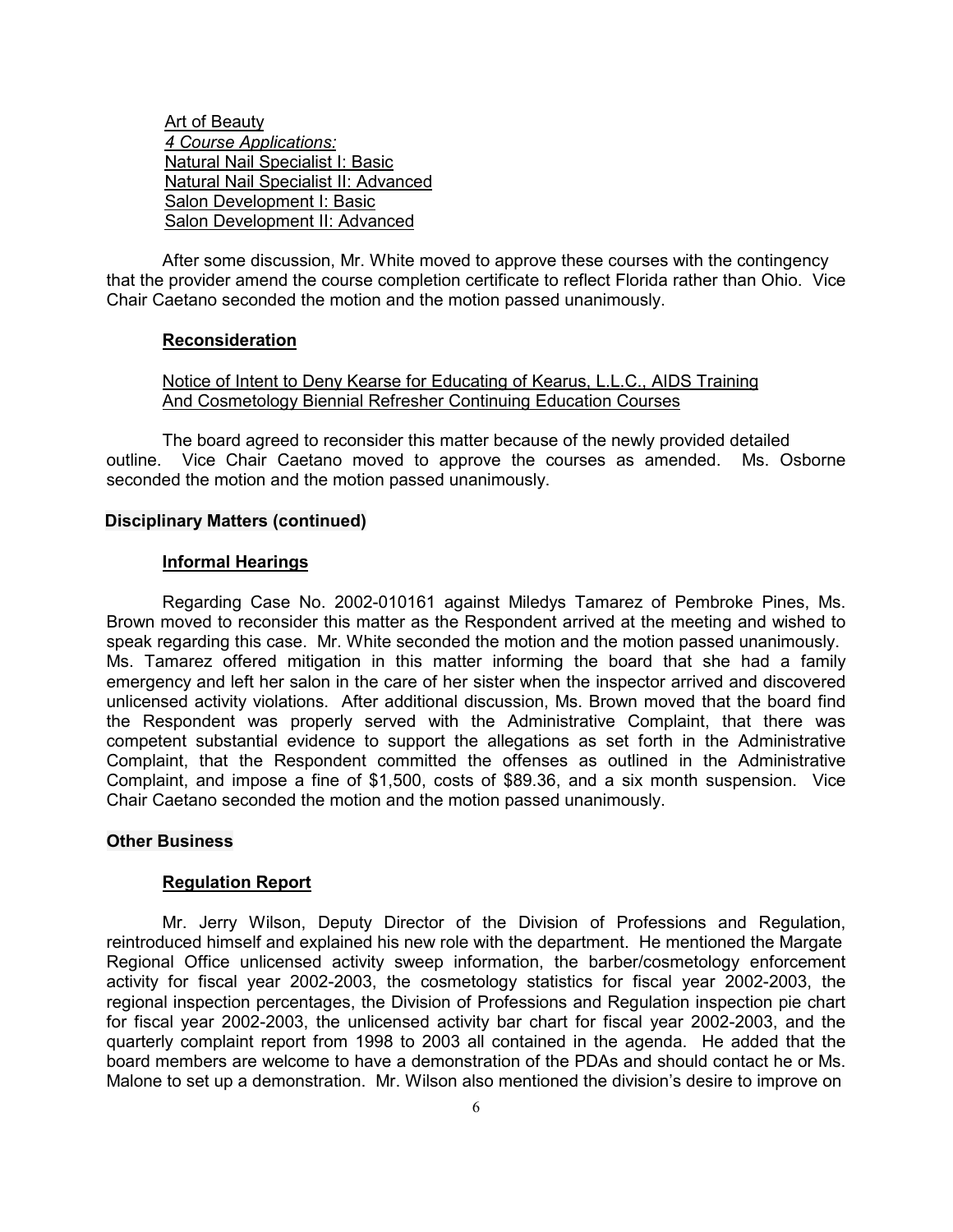the follow-up of unpaid citations.

Chair Blanco inquired about the suspension of computer-based testing services. Mr. Wilson informed the board that a recommended order is expected from the hearing officer on August 6 or 7, 2003. At that point, the parties will have appellate rights and at the earliest, the resolution of the computer-based testing situation would come around the end of August. Chair Blanco asked if the department has considered offering the examination in schools. Mr. Wilson will explore this possibility with the department's Bureau of Education and Testing. School representatives in attendance at the board meeting were willing to offer their schools as examination sites. Ms. Malone informed the board about a new letter being mailed to examination eligible applicants explaining the current pen and paper examination scheduling process. Ms. June McKinney Bartelle, Assistant Attorney General, had been asked by two separate board members about a former rule allowing cosmetology students to work after they had submitted an application to the department. Ms. McKinney Bartelle researched this matter and discovered this exemption from several years' back but, unfortunately, that portion of the statute has been repealed and this option is not currently available.

## **Committee Reports**

## **Legislative Committee**

## Reciprocity/Endorsement with Other States

Vice Chair Caetano moved to approve the reciprocity language provided in the agenda addendum and proceed with this initiative during the 2004 legislative session. Mr. White seconded the motion and the motion passed unanimously.

## MMA

Ms. Osborne moved to proceed with the formerly approved MMA language during the 2004 legislative session. Vice Chair Caetano seconded the motion and the motion passed unanimously.

# **New Business**

# **Legislative Workshop**

## Developing Booth Rental Licensure

Ms. Osborne stated that she believes there needs to be a check and balance with booth renters and likes the language provided by Vice Chair Caetano which is patterned after the Texas booth renter law. Mr. White informed the board that he is against booth rental licensure as he does not feel this initiative has anything to do with protecting the public's health, safety and welfare. He further added that from the comments at the workshop, there is concern about further fragmenting the license. Additionally, he believes that the biggest reason stated for booth rental licensure was competition and payment of taxes, things the board should not be involved with. Ms. Brown indicated that she feels booth rental licensure is important and would hold the booth renter accountable. Ms. Smith stated that booth rental licensure is not a health, safety, welfare issue. She agreed that the issue with booth renters is taking salon clients and non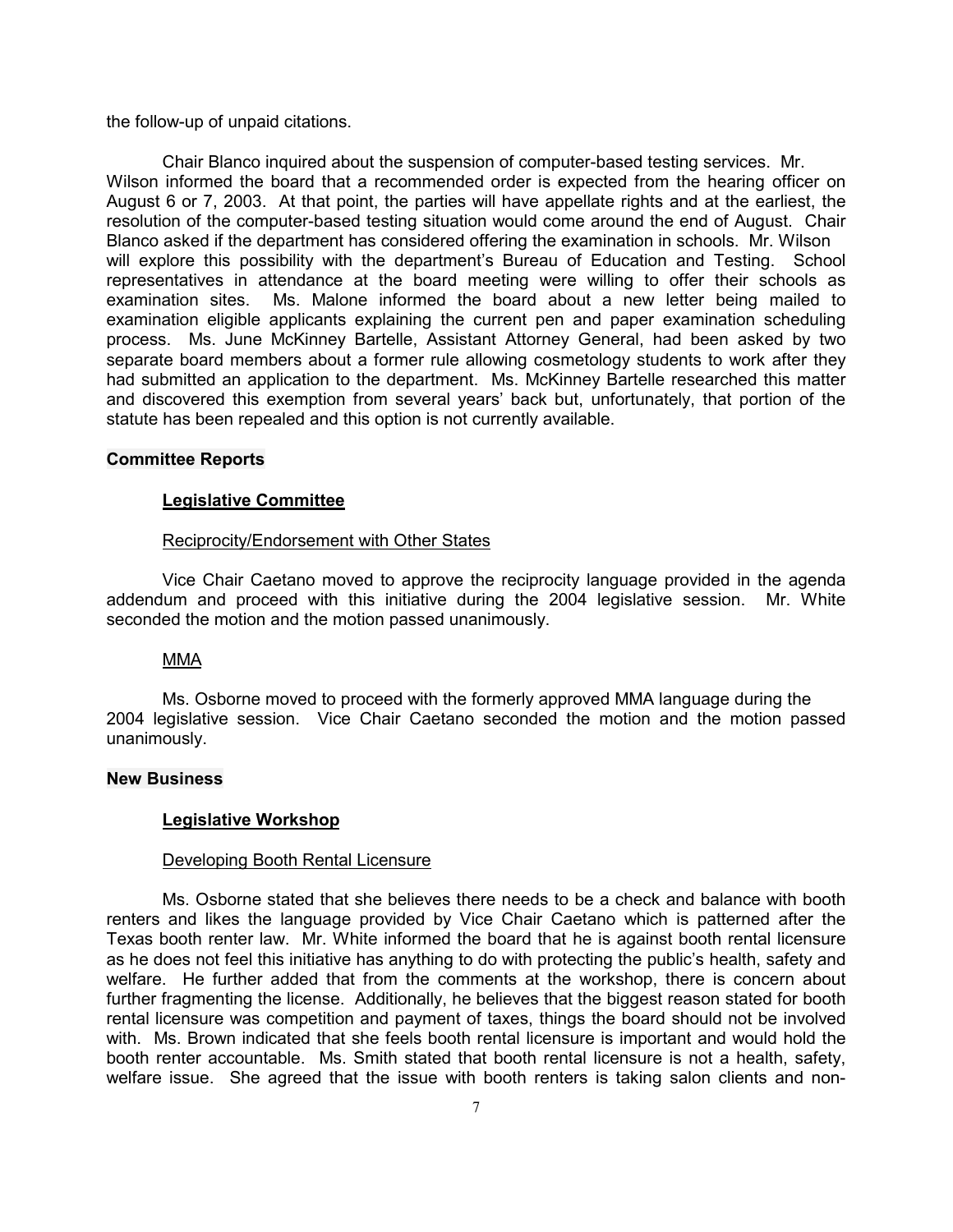payment of taxes. Vice Chair Caetano mentioned that booth renters need to be more accountable. Ms. Osborne believes that booth renters do affect health issues and should be responsible for following all sanitation and other laws as business owners are required to do. Chair Blanco added that booth renters need to be more accountable for their respective areas/space. Chair Blanco asked for a vote on proceeding with booth rental licensure. Chair Blanco, Vice Chair Caetano and Ms. Osborne voted in favor of booth rental licensure. Mr. White, Ms. Smith and Ms. Brown voted against booth rental licensure. The motion failed.

Chair Blanco asked Ms. Malone to draft a letter in support of H.B. 2133.

Ms. Brown asked about accountability of the cosmetologist versus the cosmetology salon when inspections are performed.

Vice Chair Caetano publicly resigned from the Board of Cosmetology at 12:50 p.m.

# Proposed Definitions to Update Cosmetology

The board agreed to the following changes in the drafted definitions to update cosmetology :

(6)(a) - Strike "perform"

(6)(a)(I) A. - Strike "or" and add "being powered "

(6)(a)(I) B. - Add "being powered"

(6)(a)(ii) - Add back "of the skin and muscles from the knee, including the lower leg" and "of the nails of the feet, and massaging or"; strike "from the" and "while"

(6)(a)(ii) A. - Add "being powered"

(6)(b)(ii) - Add back "herbal wraps for the purposes of cleansing" and strike "bandages, blankets, plastic, cloth, wraps, or other such devices for the purposes of detoxifying and/or cleansing or"

(6)(c) - Strike this entire section

(9) - "Hair braiding" - This portion was entirely stricken and should be readded 11.(c) - Add "and hairline"

Ms. Osborne moved to approve the language as amended and move forward with this initiative during the 2004 legislative session. Mr. White seconded the motion and the motion passed unanimously.

Discussion ensued regarding the proposed course definition provided by Mr. John Conley at the legislative workshop. Ms. Erica Glover, Assistant Attorney General, mentioned that this change may need to be addressed by the department's governing statute, Chapter 455, F.S. Ms. Malone will research.

## Body Wrapping Educational Requirements

Ms. Osborne agreed that body wrapping should be included in an esthetics program. She added that the board will need to further evaluate this matter and possibly increase the required educational hours to 600+ hours. Ms. Smith and Ms. Brown agree that body wrapping should fall under the services performed by an esthetician. Ms. Osborne moved to keep the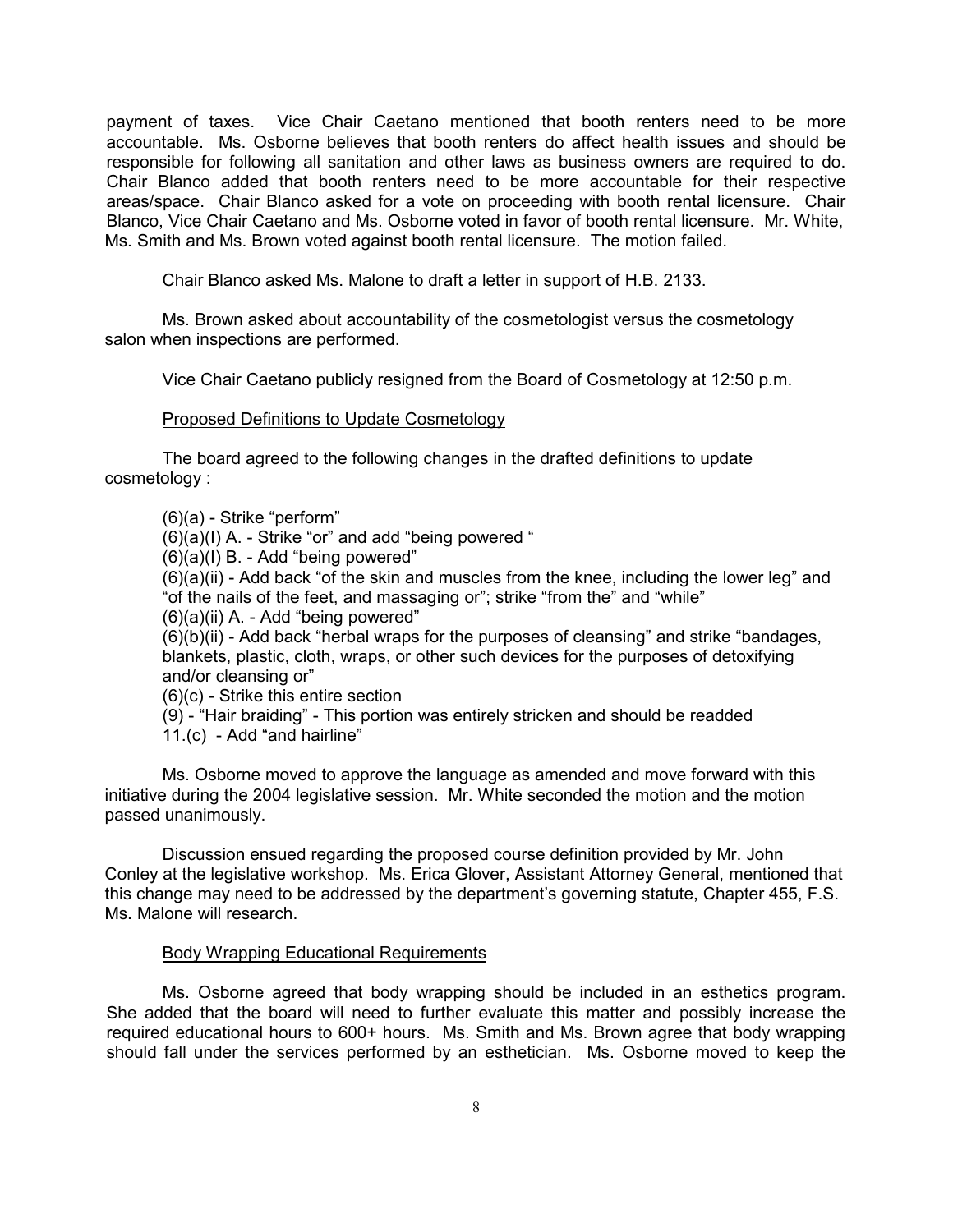body wrapping requirements as they currently stand. Ms. Smith seconded the motion and the motion passed unanimously.

## Hair Braiding Educational Requirements

Chair Blanco informed the board that she feels the hair braider license should be eliminated and that hair braiding should fall under the services performed by a cosmetologist. Ms. Brown moved to keep the current hair braiding requirements as is. Ms. Smith seconded the motion and the motion passed unanimously.

## **Applications (continued)**

## **Continuing Education Provider and Course Applications**

NailPro Magazine-NailPro Nail Institute *1 Course Application:* NailPro Nail Institute

During the break, Ms. Malone contacted Ms. Vicky Peters with NailPro Nail Institute. Ms. Peters indicated they will not provide samples/products to course attendees if this will allow their course to be approved. Ms. Osborne moved to approve this course application with Ms. Peters' word that no samples/products will be distributed to course attendees. Mr. White seconded the motion and the motion passed unanimously.

# **Other Business (continued)**

#### **Correspondence**

Ms. Malone referred to the letters contained in the agenda addressed to Ms. Nancy Cahill, Dr. Shelly Sekula-Gibbs, and Ms. Vivian Brunelle and added they were only for informational purposes. She also referenced the information provided by Mr. Bernard King regarding research on barbicide.

Ms. Malone mentioned the email from Ms. Sherry Parker. The board asked Ms. Malone to respond to Ms. Parker informing her there is no advanced facial specialty registration and outlining the services both a facial specialist and a body wrapper can perform.

Ms. Malone referred to the letters to Ms. Maya Thomas included in the agenda. The board asked Ms. Malone to respond to Ms. Thomas informing her that the board has no authority to offer an apprenticeship program and that no changes to the hair braiding requirements will be made at this time.

Ms. Malone mentioned the letter to Ms. Noreen Haines included in the agenda. The board asked Ms. Malone to respond to Ms. Haines informing her that in order to perform microdermabrasion, she must be at least a facial specialist.

Mr. John Givens from ImagiNail demonstrated his company's new machine that automatically decorate nails with whatever images the client chooses. He specifically asked if the operator of the machine would need to be a nail specialist and where the service can be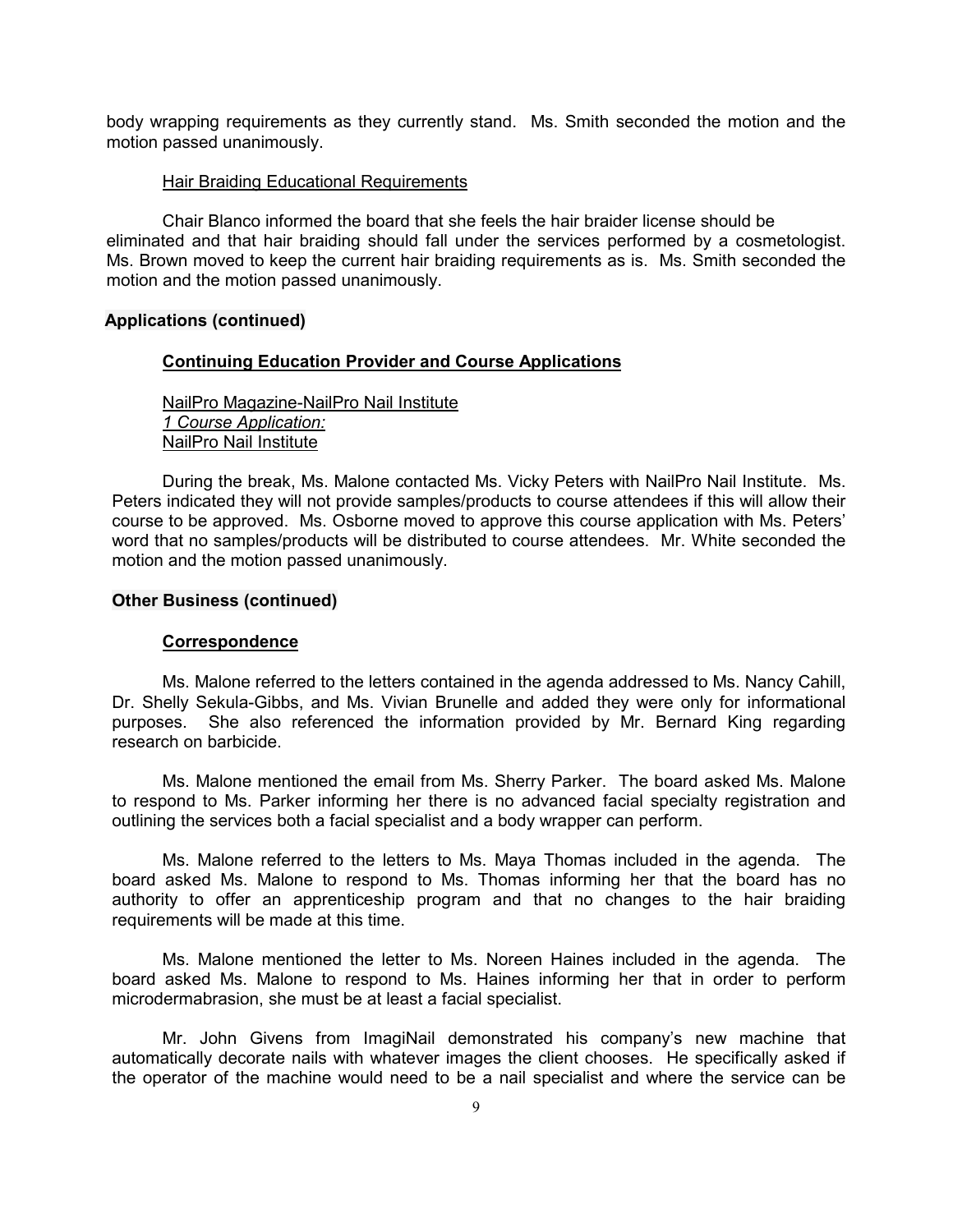offered. Ms. Robyn Barineau will provide Mr. Givens with instructions on requesting a declaratory statement.

## **Committee Reports**

## **Continuing Education Committee**

Chair Blanco indicated she has been reviewing continuing education applications as the Bureau of Education and Testing has provided them to her. She will continue as chair of this committee.

## **Rules Committee**

Ms. Osborne informed the other board members that she is always soliciting their input for new rules. If any board member has suggestions for new rules or amending current rules, they should provide their suggestions to the board office.

#### **Legislative Committee**

Chair Blanco appointed Ms. Brown as the new chair of the Legislative Committee.

# **Other Business (continued)**

# **Executive Director**

Ms. Malone gave an overview of the continuing education 100 percent monitoring initiative which will begin August 31, 2003.

 Ms. Malone informed the board that the California Board of Cosmetology will no longer be providing license certifications to other states on behalf of their licensees. The California board now directs all states to a website which lists licensee information but does not include examination history or educational hours. Ms. Glover advised the board that Chapter 477, F.S., requires that applicants by endorsement must meet substantially similar or more stringent requirements than those in Florida in order to qualify for endorsement. After additional discussion, the board agreed that the department must be provided with examination and educational information for endorsement verification purposes.

Ms. Malone mentioned the newsletter, newspaper article regarding the Escambia County Sheriff's Department, and the email from Mr. Hugh Proctor contained in the agenda and provided for informational purposes.

Ms. Malone directed the board to the NIC conference information and the Cosmetology Educators of America conference information contained in the agenda. Ms. Brown moved to send Chair Blanco to the NIC conference in Sacramento, CA. Mr. White seconded the motion and the motion passed unanimously.

Ms. Malone informed the board that the Division of Professions and Regulation telephone list provided in the agenda was for informational purposes.